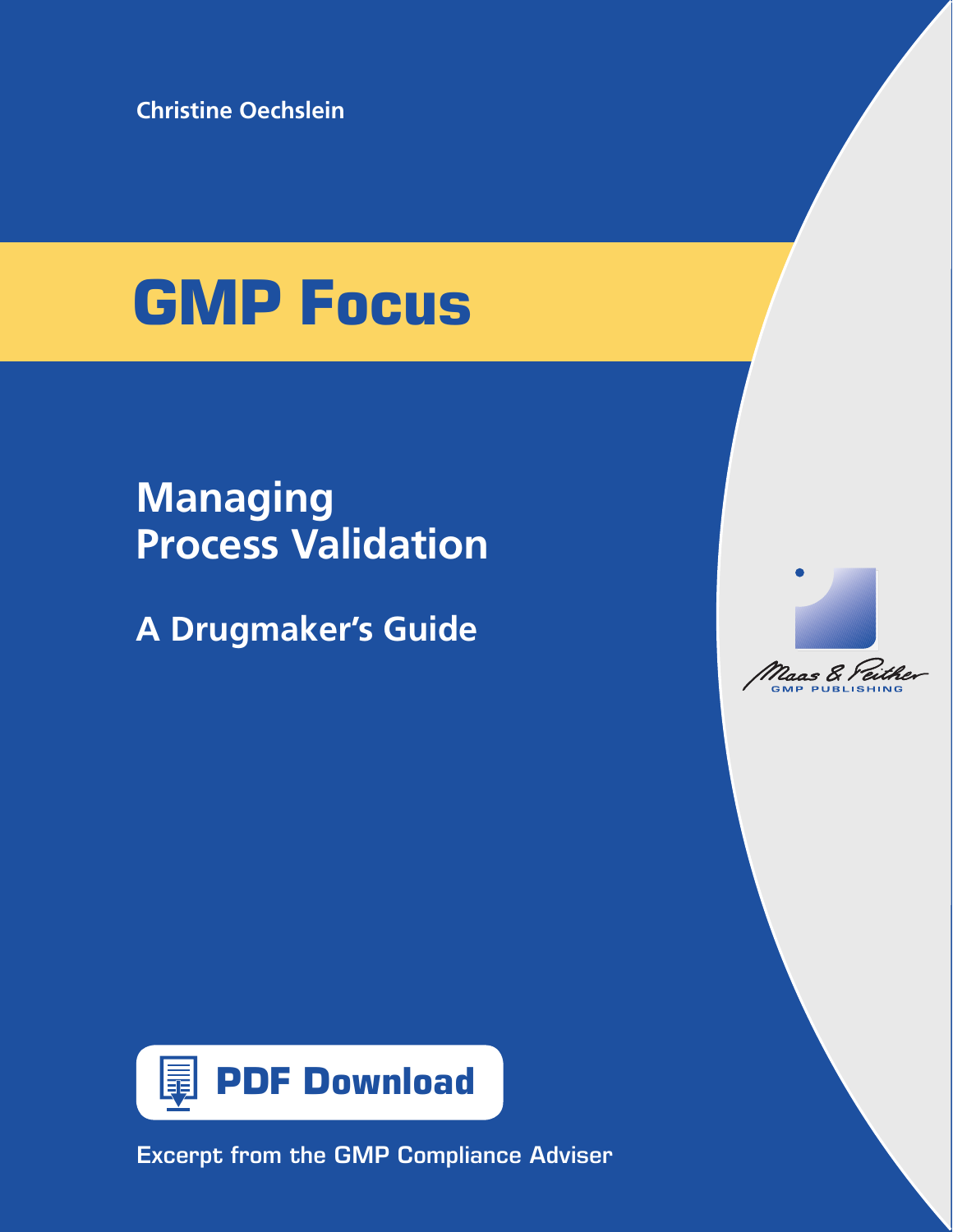Bibliographic Data of the Deutsche Nationalbibliothek: http://dnb.ddb.de

ISBN: 978-3-95807-056-1

Please note: The contents of this reference e-book were developed and compiled with the utmost of care. The publishers, authors and translators do not assume legal responsibility or any liability whatever for any incorrect information and the consequences thereof.

The material has been adapted and edited in collaboration with the FDAnews, 300 N. Washington St., Suite 200, Falls Church, VA 22046-3431.

First edition, 10/2016 © by Maas & Peither AG – GMP Publishing

Karlstrasse 2 79650 Schopfheim Germany Phone: +49 7622 66686-70 Fax: +49 7622 66686-77 service@gmp-publishing.com http://www.gmp-publishing.com

This work, including all of its parts, is protected by copyright. Any use beyond the strict limits of copyright law without prior permission of the publishers is strictly prohibited and liable to prosecution. This also applies to reproductions, translations, microfilming, and storage and processing on electronic media of the entire content or parts thereof.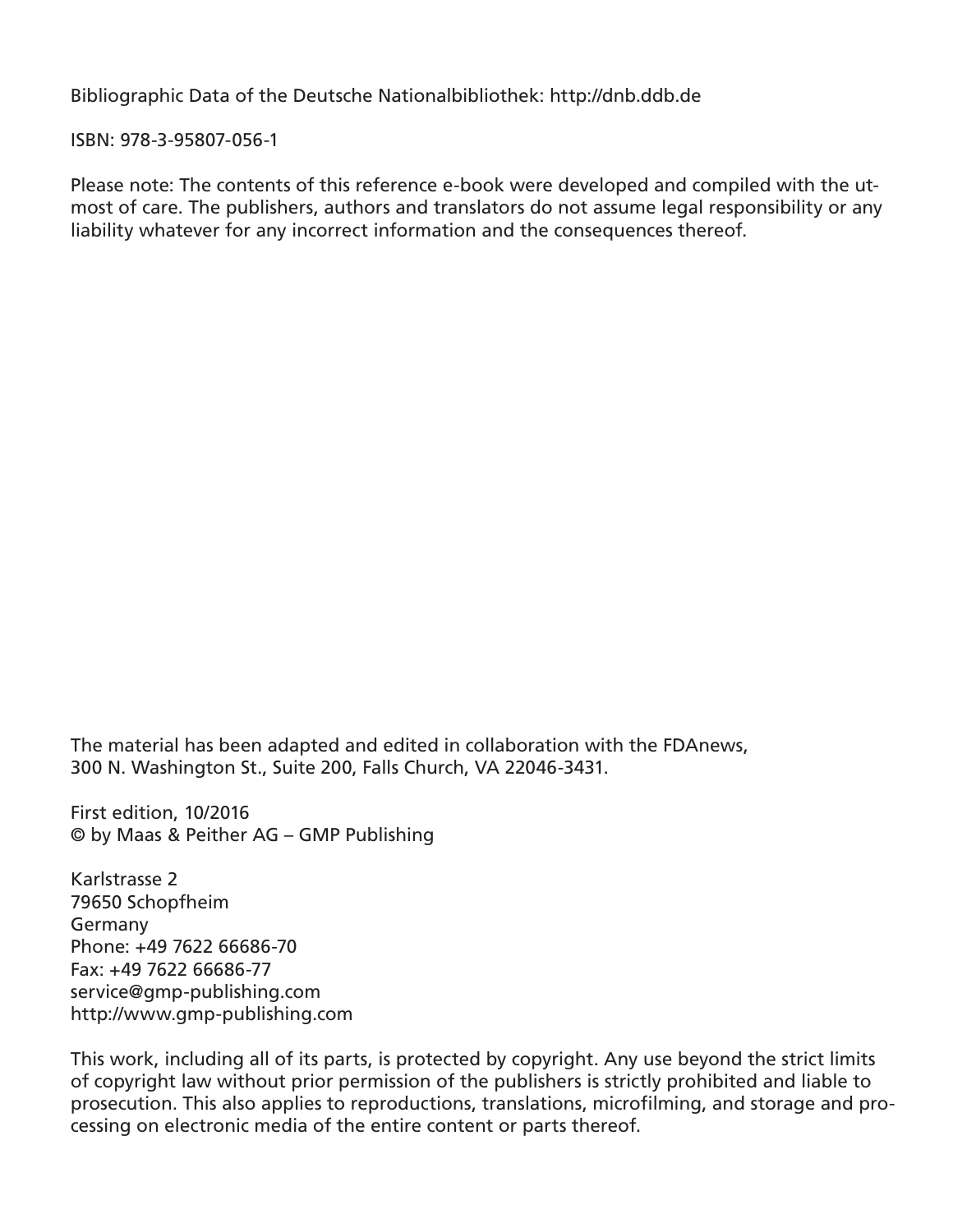## **Managing Process Validation**

A Drugmaker's Guide

## **Table of Contents**

| <b>Introduction</b>                                                               |  |
|-----------------------------------------------------------------------------------|--|
|                                                                                   |  |
|                                                                                   |  |
|                                                                                   |  |
|                                                                                   |  |
|                                                                                   |  |
|                                                                                   |  |
|                                                                                   |  |
|                                                                                   |  |
|                                                                                   |  |
|                                                                                   |  |
|                                                                                   |  |
|                                                                                   |  |
|                                                                                   |  |
|                                                                                   |  |
|                                                                                   |  |
|                                                                                   |  |
|                                                                                   |  |
|                                                                                   |  |
|                                                                                   |  |
|                                                                                   |  |
|                                                                                   |  |
|                                                                                   |  |
|                                                                                   |  |
|                                                                                   |  |
| What Action Should Be Taken If Not All Prerequisites Have Yet Been Fulfilled?  21 |  |
|                                                                                   |  |
|                                                                                   |  |
|                                                                                   |  |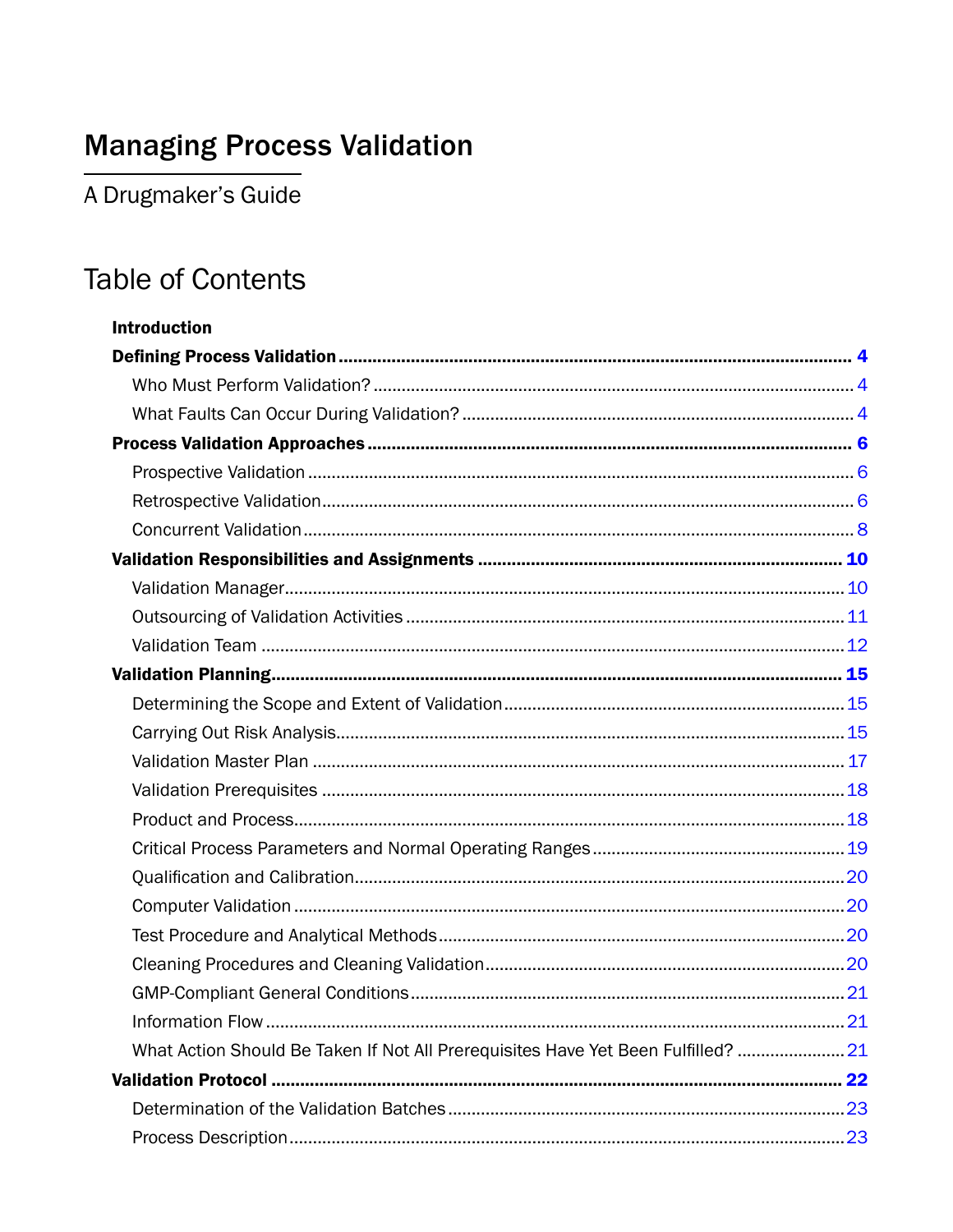| А. | EU GMP Guidelines, Part 1, Chapter 1 - Pharmaceutical Quality Systems |  |
|----|-----------------------------------------------------------------------|--|
| В. | FDA Guidance on Process Validation: General Principles and Practices  |  |
| C. | EU GMP Guidelines, Annex 15 - Qualification and Validation            |  |
| D. | ICH Q9 - Quality Risk Management                                      |  |
| Е. | Sample Validation Master Plan                                         |  |

F. Sample Validation Matrix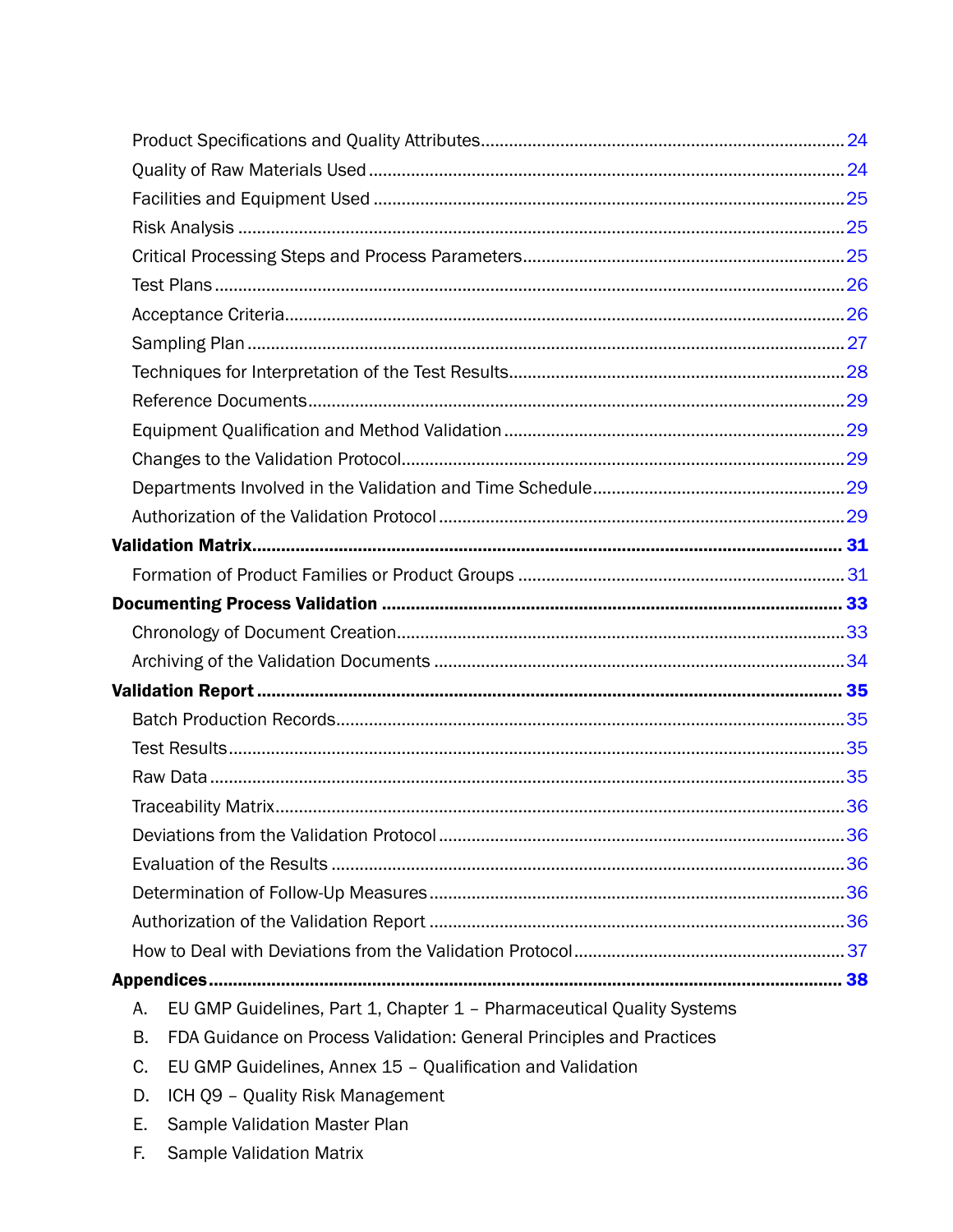### <span id="page-4-0"></span>Introduction

Validation is a key element of the quality management system in a pharmaceutical company. For a long time, our understanding of pharmaceutical quality was such that one relied solely on the control of raw materials and final products. The intermediate process was guaranteed by established experience and the professional honesty of longtime employees.

Today, our understanding is almost the reverse. Well-tested raw materials from qualified suppliers are used in a process that must be so well controlled that, theoretically, absolutely nothing can result other than a product that conforms to the specifications. In contrast, the place of manufacture and staff carrying out production are interchangeable, as long as they are qualified.

Validation has thus become a basic component of the quality assurance system of pharmaceutical companies and their suppliers. This development is logical and appropriate not only in terms of pharmacovigilance, but also as regards economic aspects, because when serious quality defects are detected in the final product control, irreparable damage will already have been incurred.

Also because modern active ingredients and novel preparations are becoming ever more costly, rejection of the end product must be avoided by means of preventive measures such as validation. The assessment of a process in the context of validation is also important because the increasingly shorter periods people remain at a company and widespread job rotation prevent them from building up a body of experience and thus also prevent the continuity of information and quality.

Furthermore, in international pharmaceutical companies, production processes are frequently switched between different production sites. In order to guarantee reproducible quality in spite of this, processes must be validated.

Therefore, quality in a product is spoken of in terms of being "*produced* into" and not simply "*tested* into." Quality is the sum of properties of a product, not only those that are covered in the specifications.

This report looks at the significance of process validation in drug manufacturing and discusses different approaches to validation. It also provides guidance on managing validation efforts, including developing a master plan, protocol and documentation.

#### *About the Author*

*Christine Oechslein is a 27-year veteran of the pharmaceutical industry, working primarily with Sandoz and Novartis. Over the course of her career, she has developed oral drug delivery systems, headed a lab for development of nasal and pulmonary dosage forms, and helped create a quality manual for Rx development.*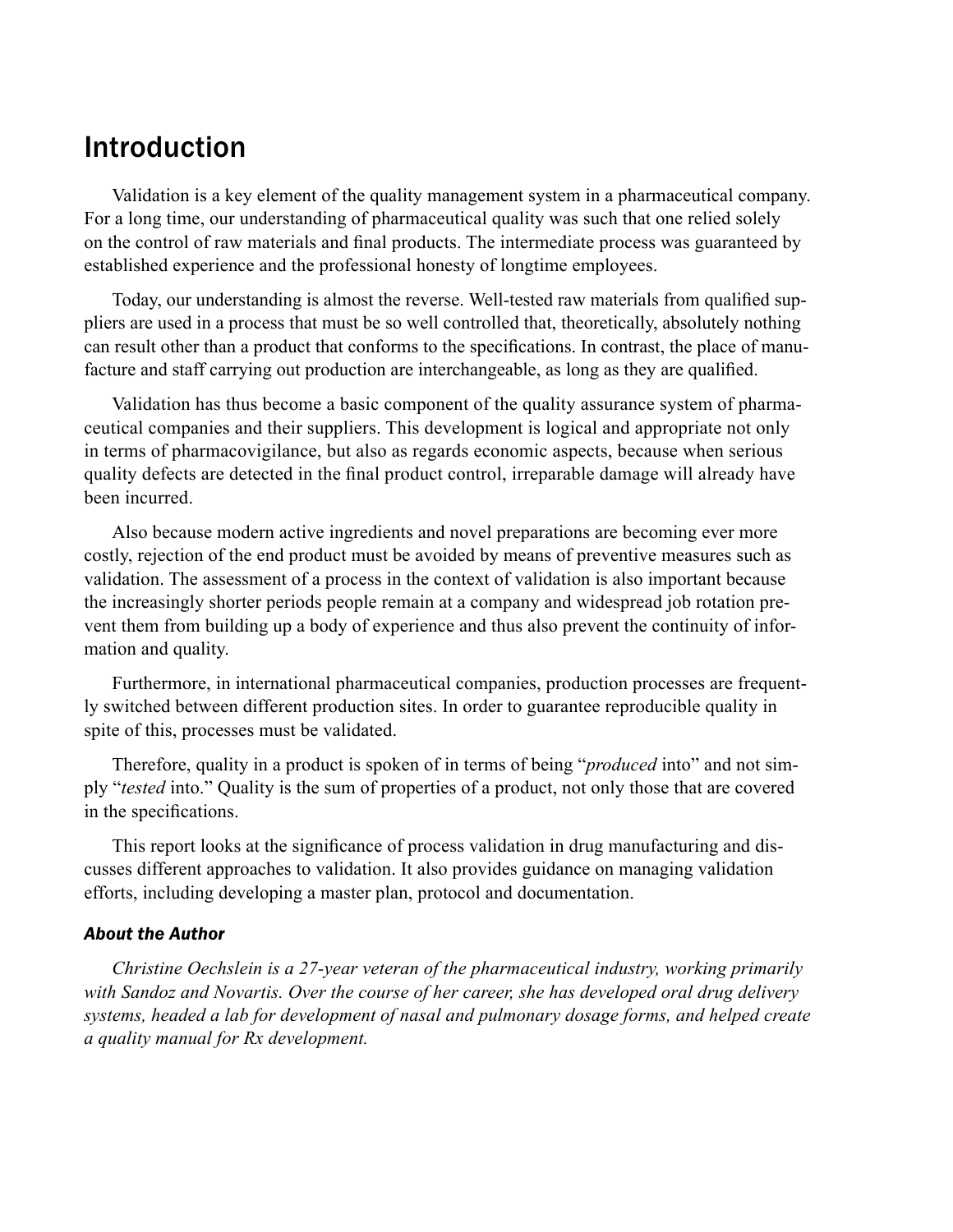### <span id="page-5-0"></span>Defining Process Validation

Process validation is only a part of a broad concept that includes qualification of equipment, facilities, computers, buildings, building and utility services engineering, staff and suppliers, and demands systematic documentation, archiving and change control.

When the definitions used by different regulatory agencies are compared, it is apparent that the term "validation" is interpreted in very different ways. According to the EU GMP Guidelines Part I, Chapter 1, *Pharmaceutical Quality Systems* ([see Appendix A\)](#page--1-44), validation comprises not only processes, but also equipment and materials – the term is thus used as a generic term and also includes qualification. By contrast, the FDA *guidance Process Validation: General Principles and Practices* [\(see Appendix B](#page--1-45)) extends the content of process validation to make it a superordinate term which incorporates not only process design in the development phase, but also plant qualification and continuous process verification during routine production.

This relative lack of precision and insufficient demarcation of the terms is found in many places in the international guidelines on the subjects of validation and qualification. Therefore, every company that addresses this group of topics must initially specify its own definition. It is best to regulate such fundamental aspects in the validation master plan (VMP) primarily so a common starting point will exist for smooth communication during the validation activities – both internally and to the outside (contract accepter, contract giver, authorities).

#### <span id="page-5-1"></span>Who Must Perform Validation?

The demand for validation is no longer restricted solely to pharmaceutical companies, but also to their suppliers, especially the producers of active ingredients, excipients, packaging materials, plants and equipment, including computers.

However, drug manufacturers are responsible, under GMP standards, for ensuring that they work only with qualified plants and only use materials which are produced, packed and stored in accordance with GMP. For some of these, product standards have already been established (e.g., ISO 15378: *GMP for Primary Packaging Materials*) that represent the state of the art – so one should only deviate from them for a good reason.

In all other cases "how much GMP" and "how much validation" a pharmaceutical manufacturer expects from its supplier is a matter of intensive individual discussions and precise contractual agreements, which can differ greatly from product to product and from process to process.

#### <span id="page-5-2"></span>What Faults Can Occur During Validation?

Validation is regularly subject to inspections, be it by customers or by the public authorities responsible.

Numerous shortcomings are still detected here: about 10% of all GMP complaints are connected with validations – thus occupying one of the top places in the "hit list" of all GMP defects!